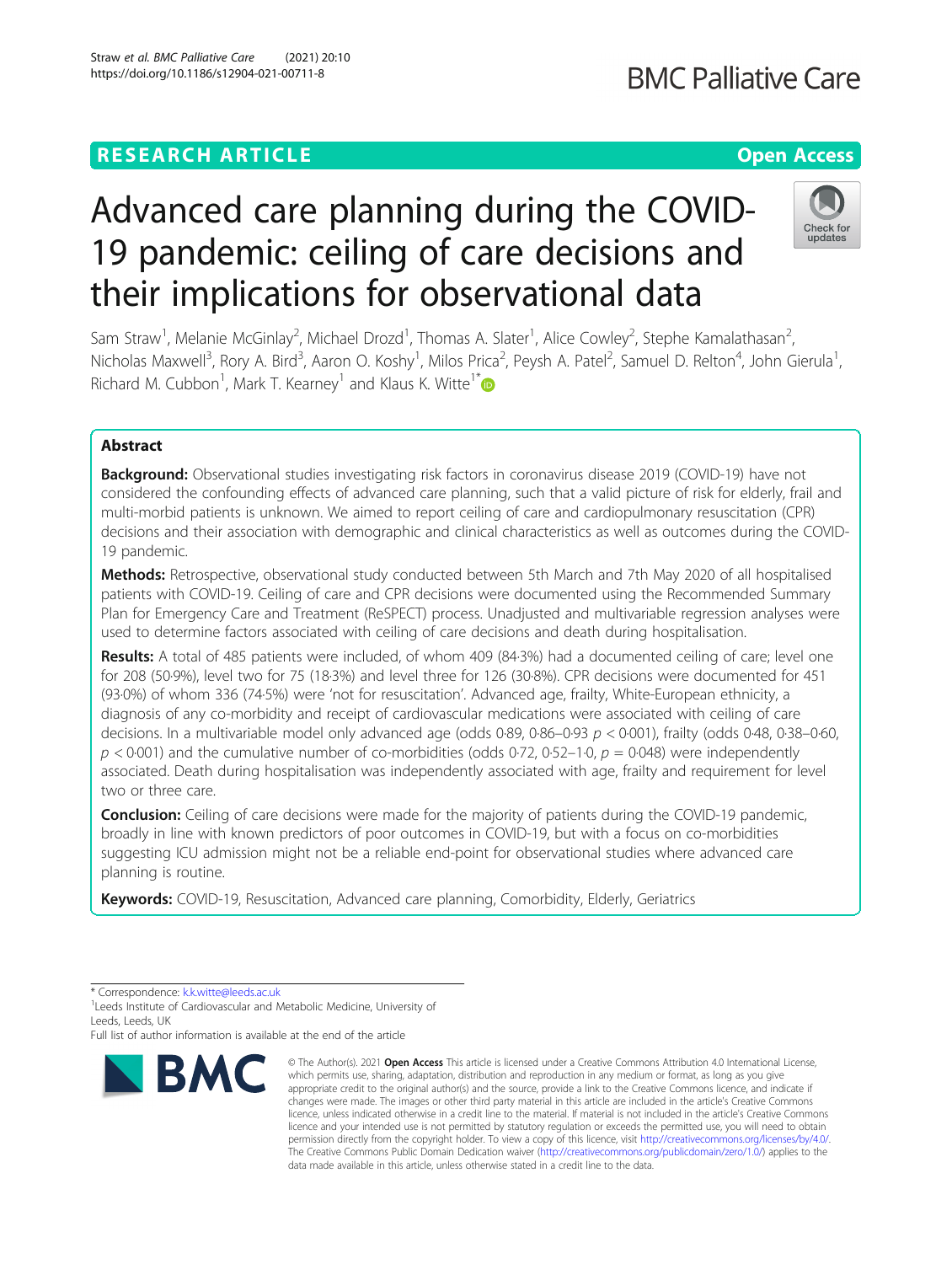# Background

In December 2019, severe acute respiratory syndrome coronavirus 2 (SARS-CoV-2) was first identified as the causative agent for a cluster of pneumonia cases in Wuhan City, China [[1\]](#page-10-0). A global pandemic was declared by the World Health Organisation (WHO) in March 2020, which continues to challenge healthcare systems globally. SARS-CoV-2 can result in a spectrum of illness, from asymptomatic infection to coronavirus disease 2019 (COVID-19), a viral pneumonia resulting in high rates of hospitalisation, intensive care unit (ICU) admission and requirement for mechanical ventilation [[2,](#page-10-0) [3](#page-10-0)]. There has been considerable interest in exploring risk factors for susceptibility to infection and severe disease in COVID-19, with proposed risk factors including age [[4\]](#page-10-0), cardiovascular co-morbidities (including diabetes mellitus) [\[5](#page-10-0)], medications inhibiting the reninangiotensin-aldosterone system (RAAS) [[6\]](#page-10-0), obesity [\[7](#page-10-0)] and ethnicity [\[8](#page-10-0)].

Observational data have resulted in contradictory findings, possibly owing to heterogeneous definitions of what constitutes severe disease, with hospitalisation, ICU admission  $[3, 9, 10]$  $[3, 9, 10]$  $[3, 9, 10]$  $[3, 9, 10]$  $[3, 9, 10]$  $[3, 9, 10]$ , mechanical ventilation  $[11]$  $[11]$  or death [[12,](#page-10-0) [13\]](#page-10-0) explored as primary end-points. Despite this, little is known about how decisions to limit care below full intensive care-based treatments were made during the COVID-19 pandemic.

The aims of this analysis were therefore firstly, to report pre-emptive ceiling of care and cardiopulmonary resuscitation (CPR) decisions in patients admitted with SARS-CoV-2 infection in a large university teaching hospital trust in the UK during the COVID-19 pandemic. Secondly, we aimed to describe the demographic and clinical characteristics associated with ceiling of care decisions, along with reporting their clinical outcomes.

## Methods

## Patients

We performed a retrospective, observational study to explore factors associated with outcomes in COVID-19 at the Leeds Teaching Hospitals NHS Trust (LTHT), one of the largest university teaching hospitals in Europe, comprising of two large and four smaller facilities providing over 1800 inpatient beds, serving a secondary care population of more than 750,000 people. All patients aged ≥18 years with laboratory confirmed SARS-CoV-2 infection hospitalised at LTHT between 5th March and 7th May 2020 were included. Approval was given following institutional governance review and, in view of the retrospective nature, individual patient consent was waived as appropriate data protection safeguards were in place. In keeping with WHO guidance, laboratory confirmation for SARS-CoV-2 was defined as a positive result of real-time reverse transcriptome-polymerase chain reaction assay of nasal or pharyngeal swabs, or lower respiratory tract aspirates [\[14](#page-10-0)]. Patients who tested positive, but admitted for other reasons or were infected with SARS-CoV-2 during hospitalisation were excluded, as were those who were assessed in the Emergency Department but not hospitalised.

# Data sources and definitions

Clinical data and outcomes were obtained from the Leeds Patient Pathway Manager Plus electronic care record, which updates mortality events daily directly from the UK Office of National Statistics database. Ceiling of care and CPR decisions were standardised and documented electronically using the Recommended Summary Plan for Emergency Care and Treatment (ReSPECT) process (Resuscitation Council UK) [[15](#page-10-0)]. Demographic data include age, sex and ethnicity. Ethnicity was selfreported and classified according to the 2011 Census for England, Northern Ireland and Wales as White-European, South-Asian, East-Asian, Black-African, mixed race and other ethnicities, and, for the purpose of analysis, was dichotomised as White-European or Black, Asian and minority ethnic (BAME). Clinical data include major co-morbidities, frailty and the prescription of medical therapy. Major co-morbidities were any of: hypertension, diabetes mellitus, chronic kidney disease (CKD) stage III-V, atrial fibrillation, chronic obstructive pulmonary disease (COPD), ischaemic heart disease (IHD), heart failure with reduced ejection fraction (HFrEF), history of stroke or transient ischaemic attack (TIA) and active malignancy. Frailty was classified by the Canadian Study of Health and Aging Clinical Frailty Scale (CFS) [\[16\]](#page-10-0) according to national recommendations [[17\]](#page-10-0), which, during the COVID-19 pandemic, was mandatory for all patients assessed in the Emergency Department at LTHT. Pre-admission medical therapy was obtained by regular prescription information from electronic primary care records. We recorded the prescription of RAAS inhibitors, beta-blockers, calcium channel blockers, diuretics, statins, antiplatelet and anticoagulants, medications for diabetes mellitus and immunosuppression. We recorded clinical markers of disease severity at the time of hospitalisation, including laboratory investigations, chest radiography and clinical observations. Laboratory investigations included full blood count, renal function and blood tests to stratify disease severity, which were C-reactive protein, ferritin, D-dimer and procalcitonin. All chest radiographs were interpreted by a radiologist and graded as either being consistent with, indeterminant for, or inconsistent with COVID-19 pneumonia. Clinical observations included heart rate, blood pressure, tympanic temperature, peripheral oxygen saturations and respiratory rate, and were obtained from the earliest assessment of physiology,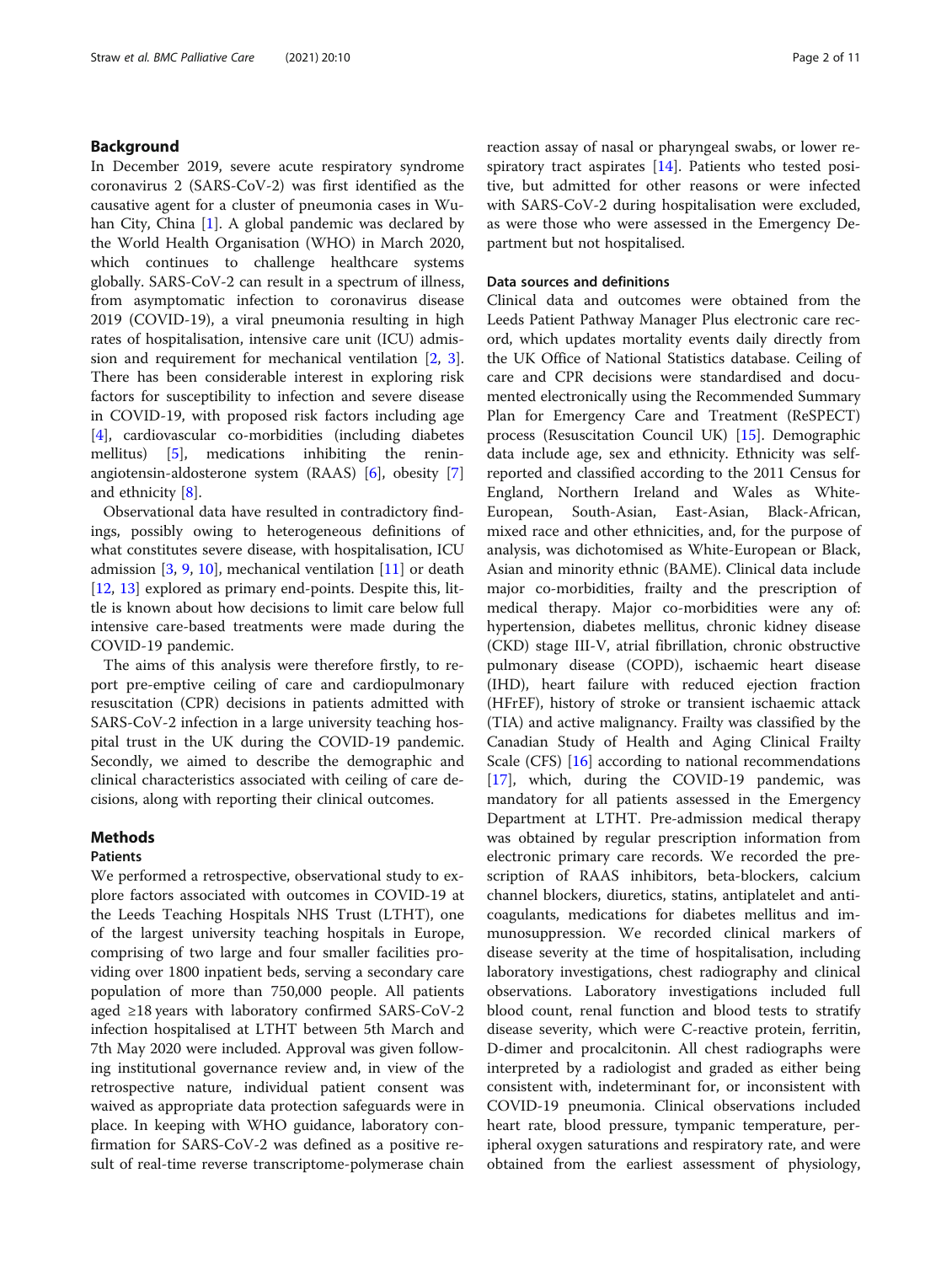usually recorded by paramedic crew or on arrival in the Emergency Department.

#### Assessment of outcomes

Patients were followed-up until discharge from hospital or death. Outcomes data include treatments administered during hospitalisation, maximum level of care received, and death prior to discharge. Administered treatments were oxygen therapy, continuous positive pressure ventilation (CPAP), mechanical ventilation, circulatory support (vasopressors or inotropes) or new requirement for renal replacement therapy. Level one care was hospitalisation without need for organ support (but including oxygen therapy) and delivered in a ward setting; level two care was single organ support (usually CPAP), but excluding mechanical ventilation, and delivered in either in a ward, high-dependency unit or ICU setting; level three care was multi-organ support or mechanical ventilation and delivered on the ICU.

#### Statistical analysis

All statistical analyses were performed using IBM SPSS Statistics version 26 (IBM Corporation, Armonk, NY). After testing for normality of distribution, continuous variables are expressed as mean ± standard deviation or median (interquartile range), as appropriate. Discrete variables are presented as number (percentage), and ordinal data as median (interquartile range). Groups were compared using Student's t-test or one-way analysis of variance for normally distributed continuous data, by Mann-Whitney U test or Kruskal-Wallis H-test for nonnormally distributed continuous data and by Pearson  $\chi^2$ tests for categorical data. Age-sex adjusted and multivariable analyses were performed using binary logistic regression analysis. All tests were two-sided and statistical significance was defined as  $p < 0.05$ .

# Results

# Patients

Between 5th March and 7th May 2020, a total of 599 patients tested positive for SARS-CoV-2 in LTHT and of these, 65 were admitted for reasons other than COVID-19, 38 were not hospitalised, five were aged < 18 years and six tests were subsequently amended as negative following quality control. The final dataset therefore consisted of 485 patients, with a mean age of  $71.2 \pm 16.9$ years of whom 259 (53·4%) were male. A total of 109 (22·5%), 130 (26·8%), 105 (21·6%) and 141 (29·1%) had zero, one, two and three or more major co-morbidities, respectively. The most common co-morbidity was hypertension, which was present in 222 (45·8%) patients, whilst 147 (30·3%) had diabetes mellitus (Table [1](#page-3-0)). Selfreported ethnicity was available for 475 patients (97·9%), of whom 402 (84·6%) classified themselves as WhiteEuropean, 31 (6·5) as South-Asian, 19 (4·0%) as Black-African, two (0·4%) as East-Asian and 21 (4·4%) as either mixed or other ethnicities.

# Ceiling of care and cardiopulmonary resuscitation decisions

Bar charts showing ceiling of care decisions divided by patient demographics are displayed in Fig. [1](#page-4-0). Following consultation with patients, their next-of-kin and surrogate decision makers, pre-emptive ceiling of care decisions were documented for 409 (84·3%) patients hospitalised with SARS-CoV-2 infection. Of patients in whom these decisions were made, 208 (50·9%), 75 (18·3%) and 126 (30·8%) patients were deemed suitable for a maximum of level one, two or three care, respectively. CPR decisions were made for 451 (93·0%) patients, of whom 336 (74·5%) were deemed not for CPR in event of cardiac arrest, with CPR deemed appropriate in 115 (25·5%).

#### Demographics and clinical characteristics

Patients considered suitable for escalation of treatment were younger, less frail and had fewer major comorbidities. In unadjusted analysis, age was strongly associated with treatment escalation decisions, most evident in patients over 85 years of age (odds ratio (OR) 0·004, 95% confidence interval (CI) 0·001–0.017, p < 0·001). Other variables associated with ceiling of care decisions were higher CFS, lower BMI, a diagnosis of any major co-morbidity, the prescription of cardiovascular medications and White-European ethnicity (Fig. [2\)](#page-5-0).

Compared to White-European patients, BAME patients were on average younger (58.0  $\pm$  15.4 vs 73.7  $\pm$ 16.0 years,  $p < 0.001$ ), had fewer major co-morbidities (1 (0,2) vs 2 (1, 3),  $p = 0.037$ ) and were less frail (CFS 2 (2, 4) vs 5 (3, 7),  $p < 0.001$ ). When adjusted for age and sex, ethnicity was not associated with ceiling of care decisions, nor were there associations between ceiling of care decisions and lower BMI or the prescription of most cardiovascular medications. Associations between a ceiling of care decision of less than level three and frailty, a diagnosis of diabetes mellitus, COPD, CKD, history of stroke or TIA and prescription of loop diuretic or statin remained when adjusted for age and sex. In multivariable regression analysis, predictors of ceiling of care decisions were advanced age (OR 1·1 per year, 95% CI 1·1–1·2,  $p < 0.001$ ) and higher CFS (OR 2·1, 95% CI 1·7– [2](#page-5-0).7,  $p < 0.001$ ) (Table 2). No other clinical or demographic variables were independently associated with the decision to limit the maximal care level provided. No individual co-morbidities featured as part of a multivariable analysis although there was a significant association between the cumulative number of major co-morbidities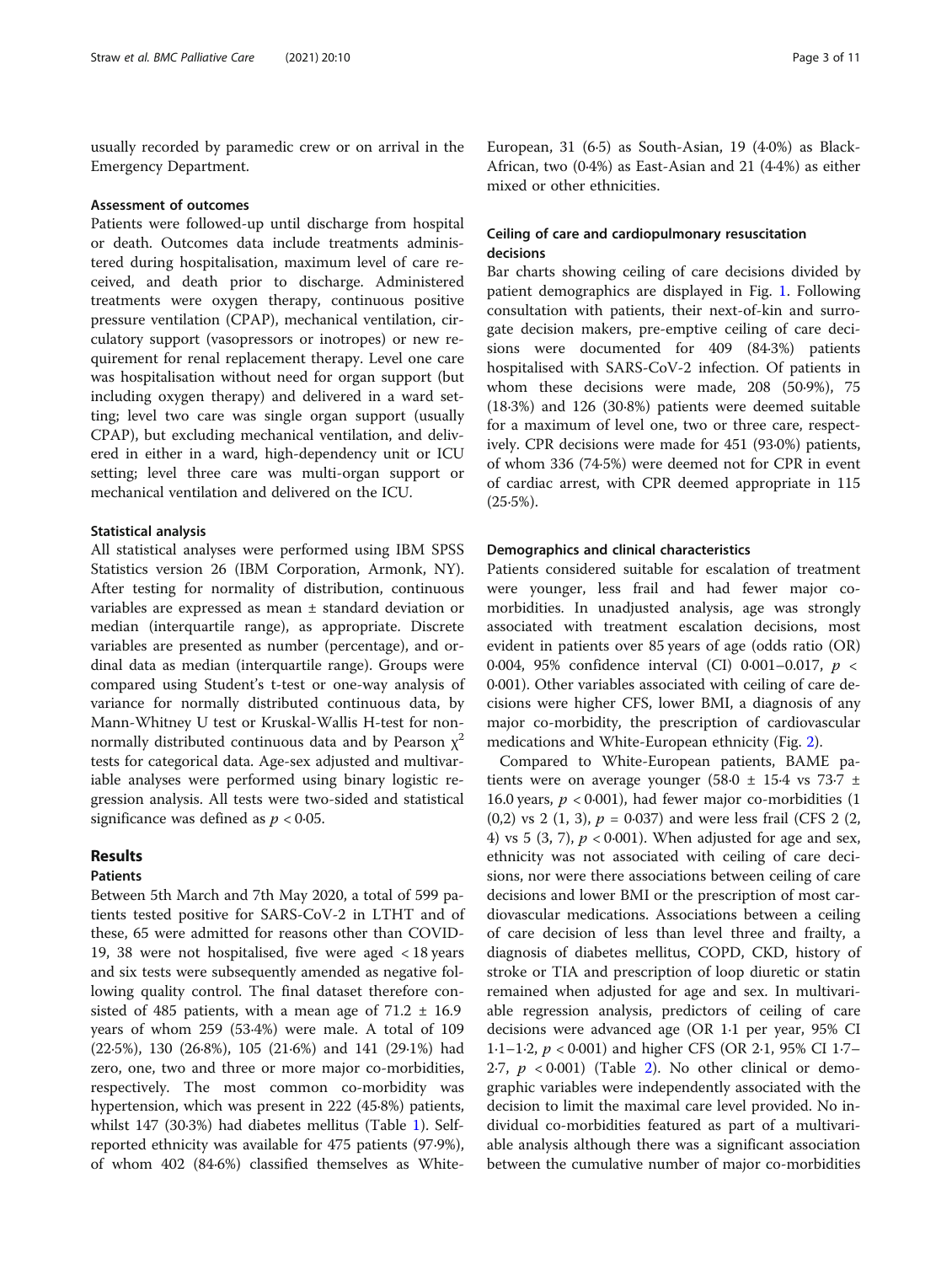|                          | All patients ( $n = 409$ ) | Level 1 ( $n = 208$ ) | Level 2 $(n = 75)$ | Level $3(n = 126)$ | p-value |
|--------------------------|----------------------------|-----------------------|--------------------|--------------------|---------|
| Demographics             |                            |                       |                    |                    |         |
| Age (years)              | $73.1 \pm 15.3$            | $81.9 \pm 9.4$        | $75.4 \pm 9.9$     | $57.6 \pm 12.8$    | < 0.001 |
| Male sex [n(%)]          | 211 (54)                   | 103 (49.5)            | 43 (57.3)          | 75 (59.5)          | 0.17    |
| BMI ( $kg/m2$ )          | 26.3 (22.1-30.8)           | 23-2 (20-5-27-1)      | 27-6 (22-0-31-8)   | 29-4 (25-8-34-0)   | < 0.001 |
| BAME [n(%)]              | 56 (13.7)                  | 12(5.8)               | 8(10.7)            | 36 (28.6)          | < 0.001 |
| Clinical Frailty Scale   | $5(3-6)$                   | $6(5-7)$              | $4(3-5)$           | $2(2-3)$           | < 0.001 |
| Co-morbidities           |                            |                       |                    |                    |         |
| HFrEF [n(%)]             | 51 (12-5)                  | 34 (16-3)             | 13 (17-3)          | 4(3.2)             | 0.001   |
| $IHD[n(\%)]$             | 62(15.2)                   | 39 (18-8)             | 15 (20.0)          | 8(6.3)             | 0.004   |
| Hypertension [n(%)]      | 191 (46.7)                 | 99 (47.6)             | 44 (58.7)          | 48 (38-1)          | 0.017   |
| AF [n(%)]                | 87(21.3)                   | 60 (28.8)             | 17(22.7)           | 10(7.9)            | < 0.001 |
| Diabetes mellitus [n(%)] | 125 (30.6)                 | 67(32.2)              | 32(42.7)           | 26 (20-6)          | 0.004   |
| Stroke/TIA [n(%)]        | 48 $(11-7)$                | $34(16-3)$            | 10(13.3)           | 4(3.2)             | 0.001   |
| CKD [n(%)]               | 103(25.2)                  | 69 (33.2)             | 29 (38.7)          | 5(4.0)             | < 0.001 |
| COPD [n(%)]              | 64 (15.6)                  | 41 (19.7)             | 16(21.3)           | 7(5.6)             | 0.001   |
| Malignancy [n(%)]        | 33(8.1)                    | 22 (10.6)             | 7(9.3)             | 4(3.2)             | 0.050   |
| Medications              |                            |                       |                    |                    |         |
| ACEi [n(%)]              | 74 (18-1)                  | 30 (14-4)             | 23 (30.7)          | 21(16.7)           | 0.007   |
| ARB [n(%)]               | 32(7.8)                    | 10(4.8)               | 8(10.7)            | $14(11-1)$         | 0.069   |
| BB [n(%)]                | 99 (24-2)                  | 61 (29.3)             | 22 (29-3)          | 16 (12.7)          | 0.001   |
| $CCB$ $[n(\%)]$          | 68 (16.6)                  | 27 (13-0)             | 20(26.7)           | $21(16-7)$         | 0.024   |
| Loop diuretic [n(%)]     | 64 (15.6)                  | 50 (24.0)             | 12(160)            | 2(1.6)             | < 0.001 |
| MRA [n(%)]               | 16(3.9)                    | 11(5.3)               | 3(4.0)             | 2(1.6)             | 0.24    |
| Statin [n(%)]            | 171(41.8)                  | 85 (40-4)             | 49 (65.3)          | 38 (30-2)          | < 0.001 |
| Antiplatelet [n(%)]      | 105(25.7)                  | 57 (27-4)             | 23 (30.7)          | 25 (19-8)          | 0.17    |
| Anticoagulant [n(%)]     | 57 (13.9)                  | 42 (20.2)             | 11(14.7)           | 4(3.2)             | < 0.001 |
| Metformin [n(%)]         | 50 (12-2)                  | $23(11-1)$            | 14 (18-7)          | 13(10.3)           | 0.17    |
| Sulphonylurea [n(%)]     | 20(4.9)                    | 5(2.4)                | 8(10.7)            | 7(5.6)             | 0.016   |
| Corticosteroid [n(%)]    | 21(5.1)                    | 12(5.8)               | 3(4.0)             | 6(4.8)             | 0.82    |
| Immunosuppression [n(%)] | 21(5.1)                    | 9(4.3)                | 5(6.7)             | 7(5.6)             | 0.71    |

<span id="page-3-0"></span>

| <b>Table 1</b> Baseline clinical characteristics of patients divided by ceiling of care decisions |  |  |  |  |
|---------------------------------------------------------------------------------------------------|--|--|--|--|
|                                                                                                   |  |  |  |  |

BMI body mass index, BAME Black Asian and minority ethnic, BMI body mass index, HFrEF heart failure with reduced ejection fraction, IHD ischaemic heart disease, AF atrial fibrillation, CKD chronic kidney disease, COPD chronic obstructive pulmonary disease, ACEi angiotensin converting enzyme inhibitor, ARB angiotensin II receptor blocker, BB beta-adrenoceptor antagonist, CCB calcium channel blocker, MRA mineralocorticoid receptor antagonist

and ceiling of care decisions (OR 1·4 per co-morbidity, 95% CI 1·0-1·9,  $p = 0.048$  (Table [3](#page-5-0)).

# Clinical markers of disease severity

Patients deemed inappropriate for level three care had on average fewer markers of severe SARS-CoV-2 infection at the time of presentation compared to those who were (Table [4](#page-6-0)). Laboratory markers of systemic inflammation such as C-reactive protein and serum ferritin were more often abnormal in patients deemed eligible for escalation to level three care, as were assessments of physiology such as respiratory rate, heart rate and tympanic temperature. Chest radiography data were available for 471 (97·1%) patients at the time of hospitalisation of which 217 (44·7%) were reported as consistent with, 151 (31·1%) were indeterminate for and 103 (21·2%) inconsistent with COVID-19. Patients who were considered appropriate for level three care were more likely to have chest radiography consistent with COVID-19 compared to those who were not ( $p < 0.001$ ), suggesting a higher severity of disease in these patients.

# Treatments administered during hospitalisation

During hospitalisation, a total of 383 (79·0%) patients required oxygen therapy, 88 (18·1%) received CPAP, 38 (7·8%) received mechanical ventilation, renal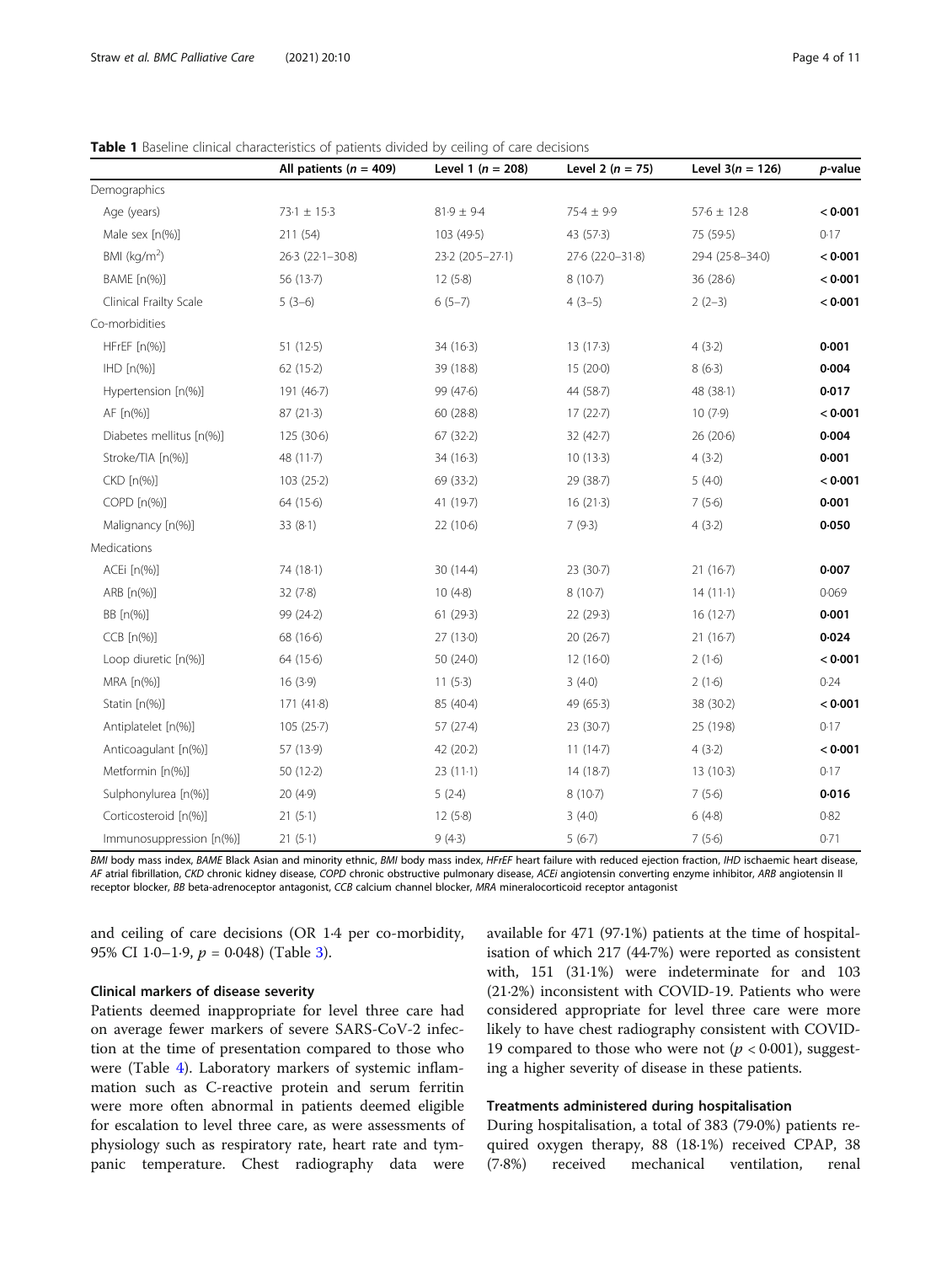<span id="page-4-0"></span>

replacement therapy was used in 11 (2·3%) and 28 (5·8%) patients required inotropes or vasopressors. CPAP was delivered in a ward setting for 6 (6.8%), on the highdependency unit for 13 (14·8%) and on ICU for 69 (78·4%). All patients who required mechanical ventilation were cared for in an ICU setting. Overall, 92 (19·0%) of patients were admitted to ICU, 61 (81·3%) of whom were deemed suitable for level three care, whilst 14 (18·7%) were suitable for, and received, level two care.

# Clinical outcomes

At the time of censorship a total of 307 (63·3%) patients had been discharged from hospital following a mean hospital stay of  $12.7 \pm 10.5$  days. Overall 159 (32.8%) patients died prior to discharge with a mean follow-up of 12·6 ± 11·2 days after admission, whilst 19 (3·9%) remained in hospital. Despite on average having more markers of disease severity, patients deemed to be suitable for level three care were more likely to be

discharged and less likely to have died during hospitalisation ( $p < 0.001$ ) (Fig. [3\)](#page-7-0). Of the 20 (16%) patients eligible for level three care who died during the study period, all were admitted to ICU and received mechanical ventilation prior to death. Overall, including patients in whom ceiling of care decisions were not documented, 38 (7·8%) received mechanical ventilation during the study period and of these seven (18·4%) had been discharged, nine (23·7%) remained in hospital and 22 (57·9%) had died.

Death during admission was associated with advanced age, White-European ethnicity, higher CFS, a diagnosis of HFrEF, atrial fibrillation, CKD or COPD and the prescription of anticoagulant (Table [5\)](#page-8-0). When adjusted for age and sex, associations between death during admission and higher CFS remained (OR 1·2, 95% CI 1·1–1·4,  $p = 0.001$ , but not the associations with White-European ethnicity, any major co-morbidity or medication. In a multivariable model including age, CFS and maximum level of care receiving during admission,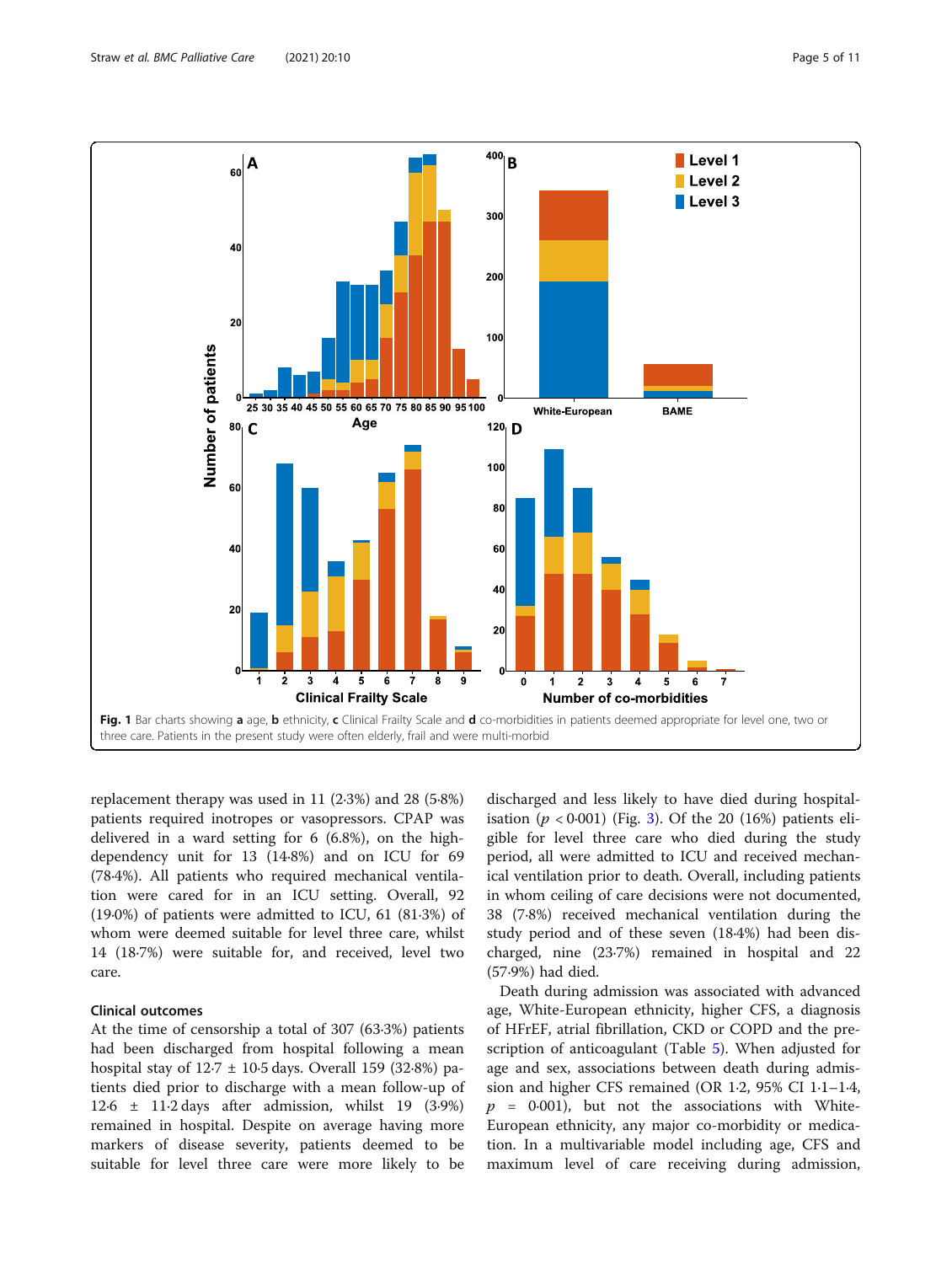

<span id="page-5-0"></span>

receipt of level two (OR 2.6, 95% CI 1.1–11.6,  $p = 0.033$ ) or level three care (OR 8.1, 95% CI 3.7–17.8,  $p < 0.001$ ) were associated with an increased risk of death during hospitalisation.

# Discussion

In this study, we present data regarding pre-emptive advanced care planning in patients admitted with SARS-CoV-2 infection during the COVID-19 pandemic according to national recommendations [[17](#page-10-0)]. These decisions were made for the majority of hospitalised

Table 2 Multivariable binary regression analysis of clinical characteristics and ceiling of care decisions (with individual comorbidities)

|                       | Odds ratio | 95% CI        | p-value |
|-----------------------|------------|---------------|---------|
| Age (per year)        | 0.89       | $0.86 - 0.92$ | < 0.001 |
| Male sex              | 1.8        | $0.81 - 4.0$  | 0.15    |
| CFS (per nodal point) | 0.47       | $0.37 - 0.60$ | < 0.001 |
| <b>Diabetes</b>       | 0.49       | $0.20 - 1.2$  | 0.11    |
| COPD                  | 0.60       | $0.19 - 1.9$  | 0.38    |
| <b>CKD</b>            | 0.31       | $0.093 - 1.1$ | 0.062   |
| Stroke/TIA            | $1 - 1$    | $0.25 - 5.1$  | 0.88    |
| Loop diuretic         | 0.27       | $0.031 - 2.3$ | 0.23    |
| Statin                | 0.68       | $0.30 - 1.5$  | 0.35    |

CI confidence interval, CFS Clinical Frailty Scale, COPD chronic obstructive pulmonary disease, CKD chronic kidney disease, TIA transient ischaemic attack

patients, who were often elderly, frail and multi-morbid. Advanced age, higher CFS and the accrued number of co-morbidities were independently associated with a decision to limit the ceiling of care below full intensive care-based treatment (level three). In contrast, only age and frailty were associated with death during hospitalisation, suggesting studies using ICU admission as a primary endpoint and/or measure of disease severity might be confounded by these decisions, which are infrequently available in care records.

Addressing goals of care during the COVID-19 pandemic Early reports from Wuhan [\[10](#page-10-0), [18,](#page-10-0) [19](#page-10-0)] and Lombardy

[[2\]](#page-10-0) highlighted the risks to patients due to demand for ICU care surpassing surge capacity [\[20](#page-10-0), [21](#page-10-0)].

| Table 3 Multivariable binary regression analysis of clinical   |
|----------------------------------------------------------------|
| characteristics and ceiling of care decisions (with cumulative |
| number of co-morbidities)                                      |

|                                   | Odds ratio | 95% CI        | p-value |
|-----------------------------------|------------|---------------|---------|
| Age (per year)                    | 0.89       | $0.86 - 0.93$ | < 0.001 |
| Male sex                          | 1.75       | $0.79 - 3.8$  | 0.17    |
| CFS (per nodal point)             | 0.48       | $0.38 - 0.60$ | 0.001   |
| Co-morbidities (per co-morbidity) | 0.72       | $0.52 - 1.0$  | 0.048   |
| Loop diuretic                     | 0.23       | $0.026 - 2.1$ | 0.19    |
| Statin                            | 0.65       | $0.30 - 1.4$  | 0.28    |

CI confidence interval, CFS Clinical Frailty Scale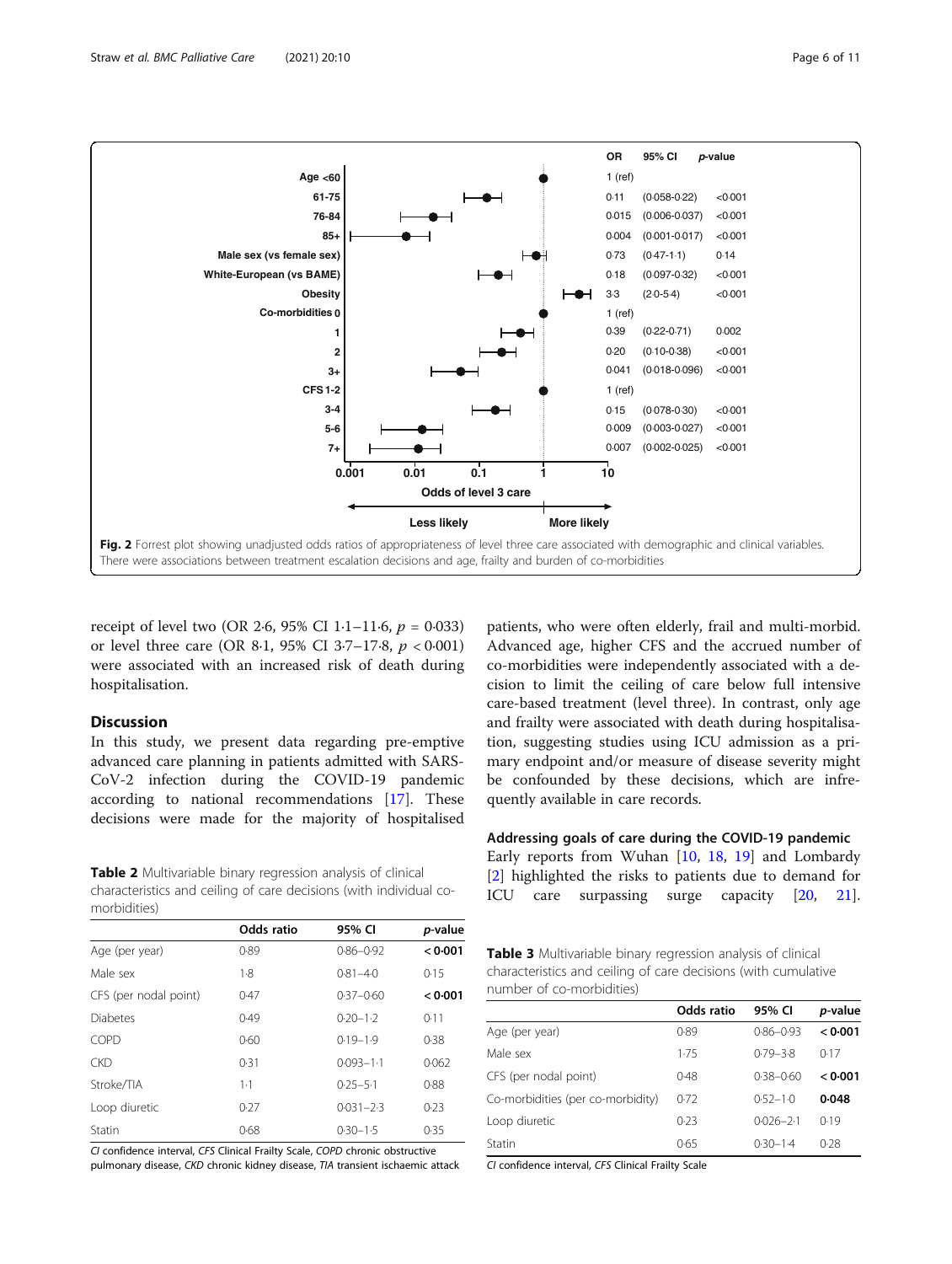|                         | All patients ( $n = 409$ ) | Level 1 ( $n = 208$ ) | Level 2 $(n = 75)$  | Level 3 ( $n = 126$ ) | p-value |
|-------------------------|----------------------------|-----------------------|---------------------|-----------------------|---------|
| Laboratory findings     |                            |                       |                     |                       |         |
| Hb                      | $129.2 \pm 20.7$           | $126.6 \pm 21.8$      | $125.0 \pm 21.6$    | $135.9 \pm 16.5$      | < 0.001 |
| <b>WCC</b>              | $7.0(5.4 - 9.4)$           | $7.2$ (5.4-10.0)      | $6.5(5.0-9.1)$      | $7.1(5.6-9.5)$        | 0.23    |
| <b>ANC</b>              | $5.4(4.0 - 8.0)$           | $5.7(4.0-8.9)$        | $5.1(3.9 - 7.8)$    | $5.6(4.2 - 8.3)$      | 0.38    |
| Lymphocyte count        | $0.8(0.5-1.1)$             | $0.7(0.5-1.1)$        | $0.7(0.5-1.0)$      | $0.8(0.6-1.1)$        | 0.12    |
| $Na2+$                  | 138 (136-141)              | 140 (136-145)         | 137 (135-8-140)     | 137 (135-139)         | < 0.001 |
| $K^+$                   | $4.0(3.7 - 4.4)$           | $40(3.7 - 4.5)$       | $4.2$ (3.7–4.5)     | $3.9(3.7 - 4.2)$      | 0.034   |
| Creatinine              | $81(63 - 117)$             | 95 (68-143)           | 86.5 (65.8-129.5)   | 74 (60-3-89-8)        | < 0.001 |
| CRP                     | $90(45 - 169)$             | 77.5 (34.8-159.8)     | 106 (72-3-187-3)    | 110 (68-192)          | 0.001   |
| Ddimer                  | 467 (258-5-1035-3)         | 496 (266-1978)        | 671 (387-1042)      | 373 (223-924)         | 0.068   |
| hsTNI                   | $20.5(8.1-60)$             | 400 (17.2-94.3)       | 25.5 (9.9-70.5)     | $8.5(4.6-22.2)$       | < 0.001 |
| Ferritin                | 460 (220-982)              | 365 (143-8-671-5)     | 510 (261.3-946)     | 674 (338-5-1458)      | < 0.001 |
| Procalcitonin           | $0.15(0.08 - 0.38)$        | $0.17(0.08 - 0.52)$   | $0.14(0.08 - 0.32)$ | $0.15(0.09 - 0.40)$   | 0.60    |
| Clinical observations   |                            |                       |                     |                       |         |
| $RR (min^{-1})$         | $22(18-28)$                | $20(18-28)$           | $22.5(20-28)$       | 24 (20-29)            | 0.026   |
| $O2$ saturations (%)    | 94.5 (89-96)               | 95 (90-97)            | 94 (88-96)          | 94 (89-96)            | 0.065   |
| Heart rate $(min^{-1})$ | $90(76 - 103)$             | 89 (73-102-8)         | 89 (79-101-3)       | $96(86-108.5)$        | 0.001   |
| SBP (mmHg)              | $129.2 \pm 23.5$           | $130.4 \pm 25.5$      | $131.2 \pm 24.4$    | $126.2 \pm 18.8$      | 0.21    |
| Temperature (°C)        | $37.7 \pm 1.1$             | $37.4 \pm 1.1$        | $37.7 \pm 1.1$      | $38.0\pm1.0$          | < 0.001 |
| Chest radiography       |                            |                       |                     |                       |         |
| COVID-19 [n(%)]         | 190 (47-4)                 | 61(29.6)              | 40(55.6)            | 89 (72-4)             | < 0.001 |
| Indeterminate [n(%)]    | 125(31.2)                  | 79 (38-2)             | 22(30.6)            | 24 (19.5)             |         |
| Non-COVID-19 [n(%)]     | 86 (21-4)                  | 66 (32.0)             | 10(13.9)            | 10(8.1)               |         |

<span id="page-6-0"></span>Table 4 Markers of severity of disease divided by ceiling of care decisions

Hb haemoglobin, WCC white cell count, ANC absolute neutrophil count,  $Na^{2+}$  sodium, K<sup>+</sup> potassium, CRP C-reactive protein, hsTNI high-sensitivity troponin-I, RR respiratory rate,  $O<sub>2</sub>$  oxygen, SBP systolic blood pressure

Considerable focus on preparedness has therefore included timely and patient-centred pre-emptive discussions, addressing advanced care planning in the setting of a potentially fatal illness which disproportionately effects the elderly and those with underlying health conditions. The priorities of such decisions were to avoid intensive and distressing treatments in patients who would not want to receive them and to manage patients appropriately according to the likelihood of benefit from intensive treatment [[22\]](#page-10-0).

Advanced care planning can be challenging for patients and healthcare professionals. It is essential that such discussions occur at an appropriate time and are framed within the individual patient's beliefs and wishes [[23\]](#page-10-0). At LTHT, establishing and documenting goals of care were assisted by the availability of the ReSPECT process [[15](#page-10-0)]. This simple electronic documentation is standardised across care settings, and is recognised regionally by hospitals, primary care practices and ambulance services, and facilitates timely shared decision-making amongst patients, their next-of-kin and surrogate decision makers. Ceiling of care and CPR resuscitation decisions were documented in a high proportion of patients (84·3% and 93·0%) admitted with SARS-CoV-2 infection. Hence, LTHT is well-placed to report on the clinical application of this approach.

The COVID-19 pandemic continues to challenge healthcare systems globally, and has raised important ethical issues, particularly the need to prioritise access to limited resources to those with the greatest chance of survival and anticipated shorter recovery [[20,](#page-10-0) [22](#page-10-0)]. The majority of our patients were considered inappropriate for escalation of care to an ICU setting, or for CPR. Although this could imply that decisions were influenced by a drive to protect resources, ICU and ward bed occupancy at LTHT was below surge capacity throughout the study period and a local database monitored and disseminated this information to treating teams daily. Hence, although a higher proportion of patients had the ReSPECT process completed during the peak months of the pandemic than would usually be expected, LTHT did not experience a severe shortage of ICU bed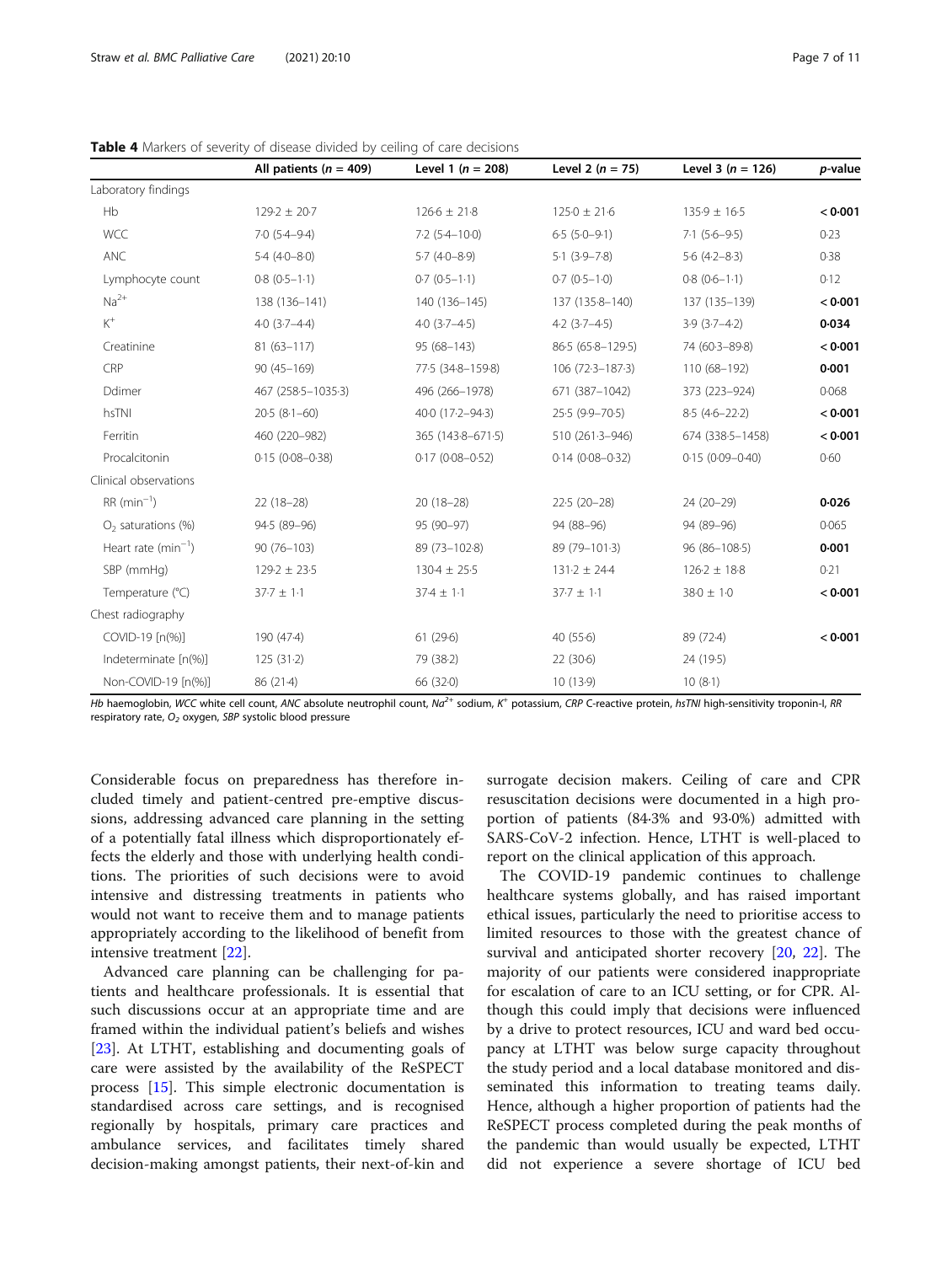<span id="page-7-0"></span>

capacity, making it unlikely that the outcomes of these assessments were biased towards a particular decision by the capacity to provide care. The high rate of not-forresuscitation and ceiling of care decisions therefore probably reflects the demographics and clinical characteristics of our patients who were often elderly, frail and multi-morbid. Furthermore, in a multivariable model adjusted for age and CFS, receipt of level two or three care were associated with an increased risk of death, reflecting baseline differences in disease severity in patients who were considered appropriate for intensive treatments. It is feasible, however, that a more challenging environment including the requirement for appropriate personal protective equipment prior to CPR, risks of transmission to healthcare professionals [[24\]](#page-10-0) and the limited effectiveness of cardiopulmonary resuscitation in the setting of COVID-19 [[25](#page-10-0)] may have influenced these decisions.

# Demographic and clinical characteristics and their association with ceiling of care decisions

In response to the appreciation that a high proportion of patients admitted with SARS-CoV-2 infection were elderly and frail, and therefore potentially unlikely to benefit from intensive treatments, even in the absence of COVID-19 infection, on 20th March 2020 the National Institute for Health and Care Excellence (NICE) produced guidance that included the CFS as an adjunct to assist in discussions with patients and carers around

advanced care planning and suitability for ICU care in the event of deterioration [\[17](#page-10-0)]. The CSF is a nine point scale which provides healthcare professionals with a simple screening tool for measuring frailty. The CSF has been validated in frail patients receiving ICU care, in which it reliably predicts outcomes [[26](#page-10-0), [27](#page-10-0)]. In our patients, frailty was a strong predictor of ceiling of care decisions, which is likely to reflect both the known poor prognosis in frail patients receiving ICU and also the aforementioned national recommendations. As would be expected, advanced age was strongly associated with these decisions, with patients aged over 85 years being far more likely to be deemed ineligible for level three care compared to those under 65.

BAME patients were more likely than White-European patients to be considered appropriate for level three care (OR 5.7, 95% CI 3.1–10.4,  $p < 0.001$ ), however they were on average younger, had fewer co-morbidities and were less frail. In age-sex adjusted analysis, ethnicity was not associated with ceiling of care suggesting that these decisions are unlikely to be contributing to the worse outcomes in BAME patients. These observations are relevant to observational data from the UK and elsewhere with White-European patients being on average older.

# ICU admission per se is not a reliable marker of severe disease when advanced care planning is routine

The low rate of public testing for SARS-CoV-2 infection in many countries meant that studies have often been limited to hospitalised patients which have not considered the confounding effects of advanced care planning, such that a valid picture of risk factors for severe disease in elderly, frail and multi-morbid populations is unknown. Studies investigating risk factors in COVID-19 have often classified ICU admission as a marker of severe disease, either in recognition of poor outcomes in these patients or where mortality data were not yet available. For example, a population based study in the UK found that the receipt of an angiotensin-converting enzyme inhibitor (ACEi) or angiotensin-II-receptor blocker (ARB) were associated with a reduced risk (except in Black-African patients) of severe disease [[9\]](#page-10-0). However, without accounting for the confounding effects of these decisions, admission to ICU or receipt of mechanical ventilation might be associated with better prognosis when compared with conservative management for patients in whom these treatments were considered inappropriate or futile [\[28\]](#page-10-0). Furthermore, these observations have not been confirmed in studies restricted to patients already on ICU in which death was the primary end-point [[29,](#page-10-0) [30\]](#page-10-0).

In our patients, prescription of ACEi (but not ARB) was associated with reduced likelihood of being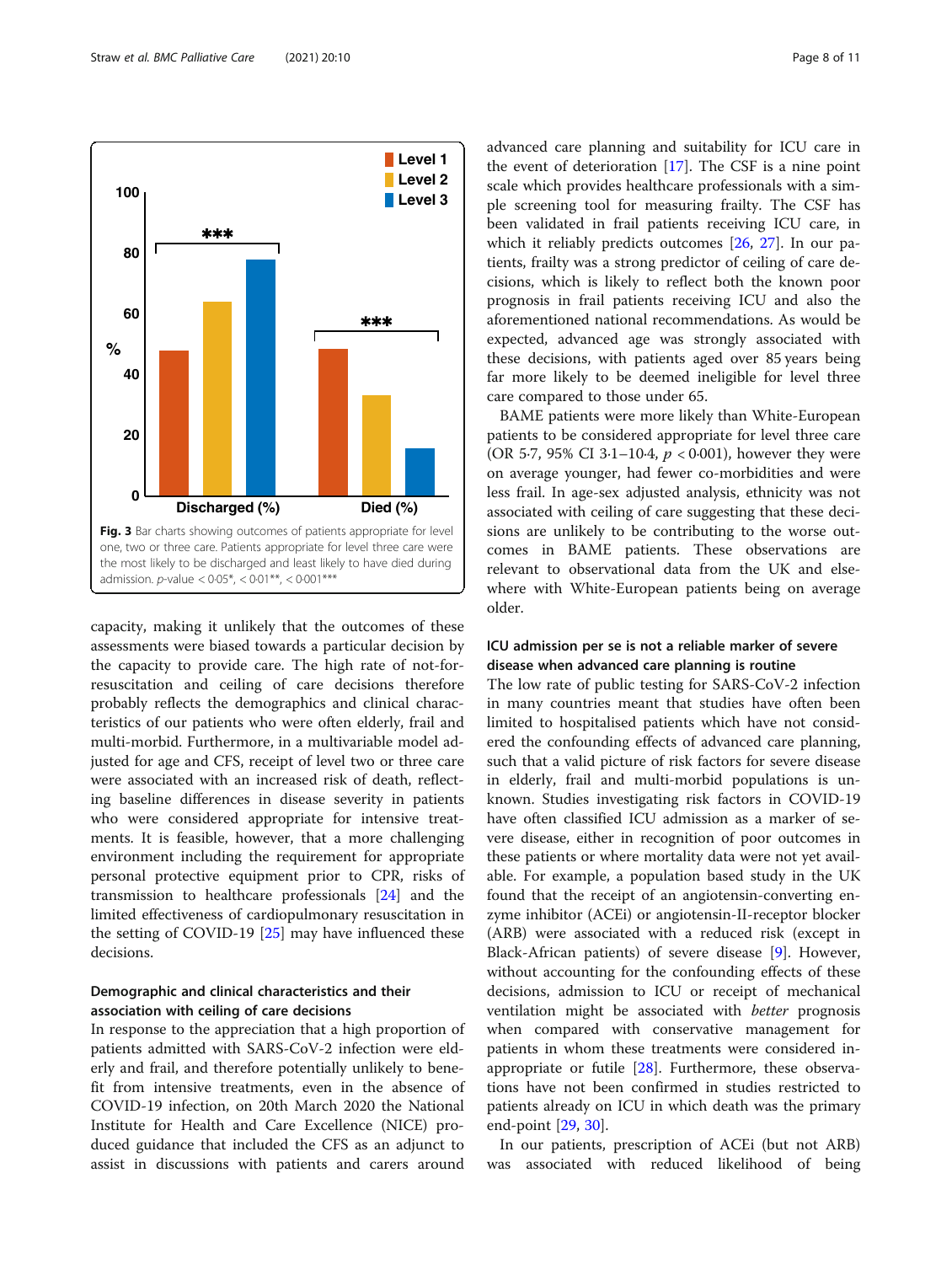<span id="page-8-0"></span>

| <b>Table 5</b> Baseline clinical characteristics of patients divided by those who were alive or had died during the study period |  |  |  |
|----------------------------------------------------------------------------------------------------------------------------------|--|--|--|
|----------------------------------------------------------------------------------------------------------------------------------|--|--|--|

|                          | All patients ( $n = 485$ ) | Alive $(n = 326)$ | Dead $(n = 159)$ | p-value |
|--------------------------|----------------------------|-------------------|------------------|---------|
| Demographics             |                            |                   |                  |         |
| Age (years)              | $71.6 \pm 16.3$            | $68.4 \pm 17.4$   | 78-1 ± 11-5      | < 0.001 |
| Male sex [n(%)]          | 259 (53-4)                 | 168(51.5)         | 91(57.3)         | 0.24    |
| BMI $(kq/m2)$            | $26.3$ ( $22.1 - 30.8$ )   | 26-7 (22-2-31-4)  | 25.5 (21.9-29.9) | 0.13    |
| BAME [n(%)]              | 73 (15-4)                  | 59 (18.6)         | 14(8.9)          | 0.006   |
| Clinical Frailty Scale   | $5(3-6)$                   | $3(2-6)$          | $6(3-7)$         | < 0.001 |
| Co-morbidities           |                            |                   |                  |         |
| HFrEF [n(%)]             | 59 (12-2)                  | 31 (9.5)          | 28 (17.6)        | 0.010   |
| $HD[n(\%)]$              | 69 (14-2)                  | 46(14.1)          | 23 (14-5)        | 0.92    |
| Hypertension [n(%)]      | 222 (45.8)                 | 155 (47.5)        | 67(42.1)         | 0.26    |
| AF [n(%)]                | 97 (20.0)                  | 52(16.0)          | 45 (28.3)        | 0.001   |
| Diabetes mellitus [n(%)] | 147 (30.3)                 | 90(27.6)          | 57 (35.8)        | 0.064   |
| Stroke/TIA [n(%)]        | 53 (10.9)                  | 32 (9.8)          | 21(13.2)         | 0.26    |
| CKD [n(%)]               | 119 (24.5)                 | 71(21.8)          | 48 (30.2)        | 0.043   |
| COPD [n(%)]              | 69 (14-2)                  | $37(11-3)$        | 32(20.1)         | 0.009   |
| Malignancy [n(%)]        | 37(7.6)                    | 23(7.1)           | 14(8.8)          | 0.50    |
| Medications              |                            |                   |                  |         |
| ACEi [n(%)]              | 84 (17-3)                  | 57(17.5)          | 27(170)          | 0.89    |
| ARB [n(%)]               | 41 $(8.5)$                 | 31(9.5)           | 10(6.3)          | 0.23    |
| BB [n(%)]                | 113(23.3)                  | 75 (23.0)         | 38 (23.9)        | 0.83    |
| $CCB$ $[n(\%)]$          | 80 (16-5)                  | 57 (17.5)         | 23 (14-5)        | 0.40    |
| Loop diuretic [n(%)]     | 74 (15-3)                  | 47 (14-4)         | 27(17.0)         | 0.46    |
| MRA [n(%)]               | 18(3.7)                    | 12(3.7)           | 6(3.8)           | 0.96    |
| Statin [n(%)]            | 200 (41.2)                 | 136 (41.7)        | 64 (40.3)        | 0.76    |
| Antiplatelet [n(%)]      | 115(23.7)                  | 75 (23.0)         | 40 $(25.2)$      | 0.60    |
| Anticoagulant [n(%)]     | 67 (13-8)                  | 38(11.7)          | 29 (18-2)        | 0.049   |
| Metformin [n(%)]         | 61(12.6)                   | 39 (12-0)         | 22 (13-8)        | 0.56    |
| Sulphonylurea [n(%)]     | 23(4.7)                    | 18(5.7)           | 5(3.2)           | 0.23    |
| Corticosteroid [n(%)]    | 24 (4.9)                   | 14(4.3)           | 10(6.4)          | 0.34    |
| Immunosuppression [n(%)] | 22(4.5)                    | 13(40)            | 9(5.7)           | 0.41    |

BMI body mass index, BAME Black Asian and minority ethnic, BMI body mass index, HFrEF heart failure with reduced ejection fraction, IHD ischaemic heart disease, AF atrial fibrillation, CKD chronic kidney disease, COPD chronic obstructive pulmonary disease, ACEi angiotensin converting enzyme inhibitor, ARB angiotensin II receptor blocker, BB beta-adrenoceptor antagonist, CCB calcium channel blocker, MRA mineralocorticoid receptor antagonist

considered appropriate for level three care, but was not associated with an increased risk of death during hospitalisation. These observations may be a result of biases introduced by pre-emptive ceiling of care decisions where those with co-morbidities are not considered for ICU care, and the relative risk of severe disease therefore appears less where this definition is applied. In our patients, admission to ICU was guided by these preemptive decisions in addition to severity of disease, however, the setting of care was not consistent for all patients. For example, some patients who were deemed inappropriate for mechanical ventilation received CPAP in an ICU setting, whilst others received these treatments in a ward or high-dependency unit.

A further paradox revealed by our data is that whilst patients deemed appropriate for level three care were more unwell at presentation, as evidenced by more abnormal laboratory values, chest radiography and physiological assessment, when compared to patients suitable for level one or two care, outcomes were favourable with the vast majority surviving until discharge. In our analysis, all those patients deemed appropriate for level three care who then died, did so following escalation of their care to an ICU setting and mechanical ventilation.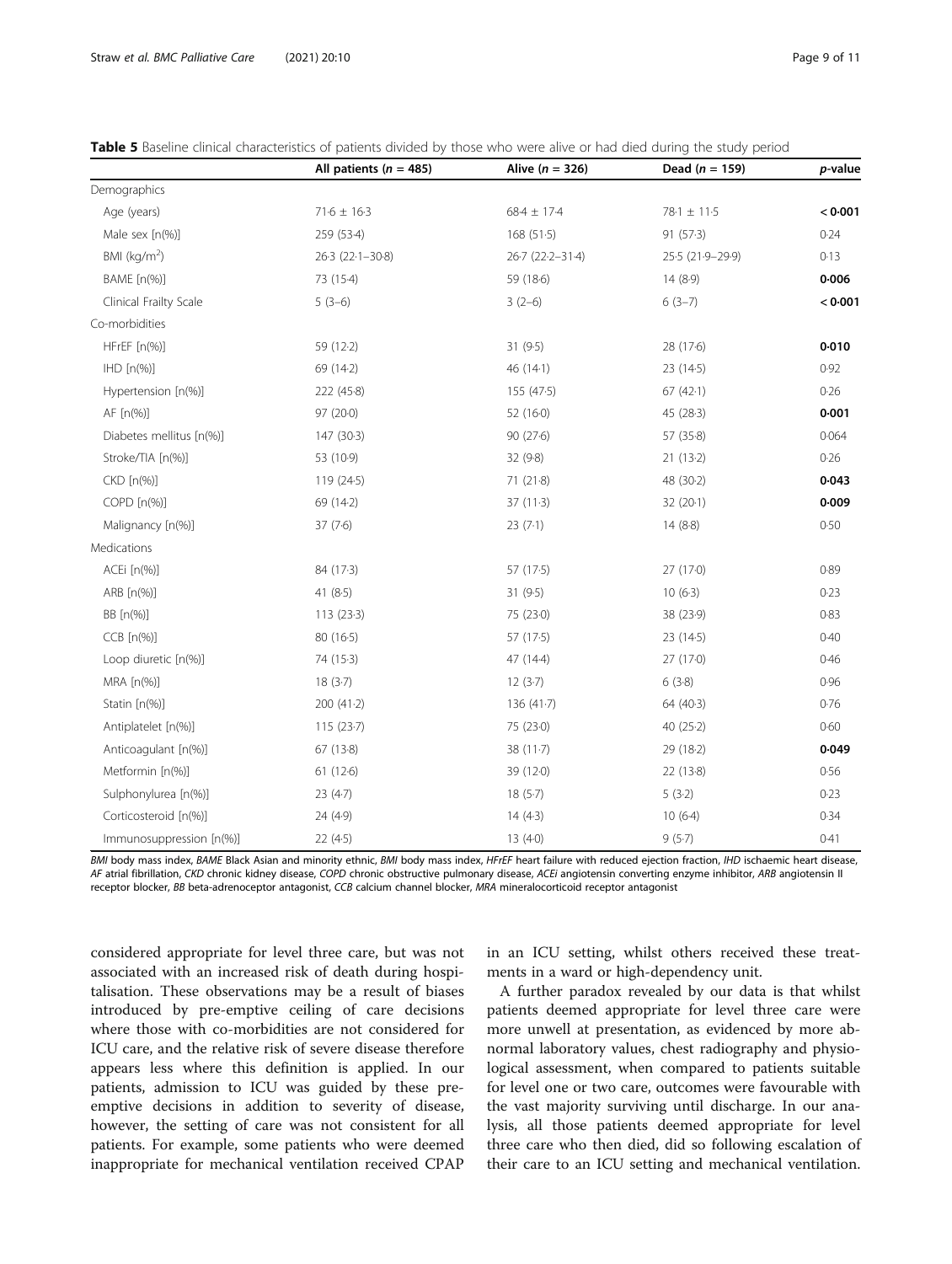Overall 14 (18·7%) of patients deemed eligible for level two and 61 (48·8%) of those deemed eligible for level three care were admitted to an ICU setting allowing for delivery of key treatments for COVID-19 of CPAP and mechanical ventilation. Including patients in whom ceiling of care decisions were not made, 38 (7·8%) patients received mechanical ventilation. This rate was low compared to earlier reports from Wuhan and Lombardy, but similar to contemporary reports from the UK [\[7](#page-10-0)]. Despite an average age of  $57.8 \pm 13.2$  years, more than half of these patients had died at follow-up, with fewer than one in five having a successful discharge and, at the time of reporting, almost a quarter still in hospital. It might therefore be reasonable to regard mechanical ventilation as a marker of severe disease in patients who remain in hospital at the time of censorship, due to the poor prognosis in this group.

#### Strengths and limitations

This is an analysis of a carefully characterised cohort of consecutively admitted patients with SARS-2-CoV infection in whom standardised documentation of ceiling of care decisions was routine and completed in the majority of cases. The principle limitations are inherent to the retrospective design and single centre setting, and our findings should be interpreted in light of this. Recommendations to assist treating teams making ceiling of care decisions were available [\[17](#page-10-0)], however these have not been validated in COVID-19, nor are there randomised data supporting their use. These decisions were not standardised, rather they were made between patients, their next-of-kin or surrogate decision makers following discussions regarding their goals of care. Whilst we recognise that there is a risk of undertreatment with this approach, it is also the case that undertreatment from a medical perspective may not equate to undertreatment from the perspective of patients or their relatives.

In our manuscript we show that individual comorbidities were not associated with decisions to limit care, however accrued co-morbidities were. The inclusion of a validated co-morbidity index may have enriched our analysis of the impact of co-morbidities on ceiling of care decisions. An additional limitation is the low proportion of patients in this study who were BAME, although the proportion is in line with census data and representative of local demographics. BAME patients were younger and had fewer co-morbidities than White European patients making definitive conclusions regarding the impact of ethnicity on advanced care planning difficult. The availability of ICU beds [\[31](#page-10-0)], demographic and cultural differences between countries may limit the generalisability of our findings. The need for oxygen therapy is an imprecise outcome reflecting a wide range of disease severities, however is in line with other observational and interventional studies in COVID-19 [[32\]](#page-10-0). Finally, the follow-up time is relatively short and outcomes data were therefore not available for patients who remained in hospital.

# Conclusions

To our knowledge, this study is the first to report ceiling of care and CPR decisions during the COVID-19 pandemic and their association with demographic and clinical characteristics. Decisions were made broadly in line with known predictors of poor outcomes in COVID-19, but with a focus on co-morbidities suggesting ICU admission might not a reliable endpoint for observational datasets aiming to explore risk factors of severe disease, with those at the greatest risk of death being the least likely to receive intensive treatments.

#### Abbreviations

SARS-CoV-2: Acute respiratory syndrome coronavirus 2; WHO: World Health Organisation; COVID-19: Coronavirus disease 2019; ICU: Intensive care unit; RAAS: Renin-angiotensin-aldosterone system; CPR: Cardiopulmonary resuscitation; LTHT: Leeds Teaching Hospitals NHS Trust; ReSPECT: Recommended Summary Plan for Emergency Care and Treatment; BAME: Black-Asian-Minority-Ethnic; CKD: Chronic kidney disease; COPD: Chronic obstructive pulmonary disease; IHD: Ischaemic heart disease; HFrEF: Heart failure with reduced ejection fraction; TIA: Transient ischaemic attack; CFS: Clinical Frailty Scale; CPAP: Continuous positive airways pressure; OR: Odds ratio; CI: Confidence interval

#### Acknowledgements

The authors acknowledge the dedication to providing excellent care to patients during the COVID-19 pandemic by all healthcare professionals at LTHT.

The authors acknowledge the support of the Research and Innovation Centre and the Leeds Cardiovascular Clinical Research Facility at LTHT.

#### Authors' contributions

SS and KKW conceived the study. SS, MD, TAS, AC, SK, AOK, MP, PAP, NW and RB collected the data. SS, SDR and RC undertook statistical analysis. SS, MM and KKW produced the first version of the manuscript. JG, RC and MTK provided critical revision of the manuscript. All authors have read and approved the final version of the manuscript.

#### Funding

British Heart Foundation: CH/13/1/30086.

#### Availability of data and materials

The datasets generated and/or analysed during the current study are not publicly available due to the inclusion of potentially identifiable information but are available from the corresponding author upon reasonable request.

#### Ethics approval and consent to participate

Approval was given following institutional governance review following submission to the Clinical Audit Database at Leeds Teaching Hospitals NHS Trust (reference number not available). In view of the retrospective nature, individual patient consent was waived as appropriate data protection safeguards were in place.

#### Consent for publication

Not applicable.

#### Competing interests

There are no competing interests for any of the authors.